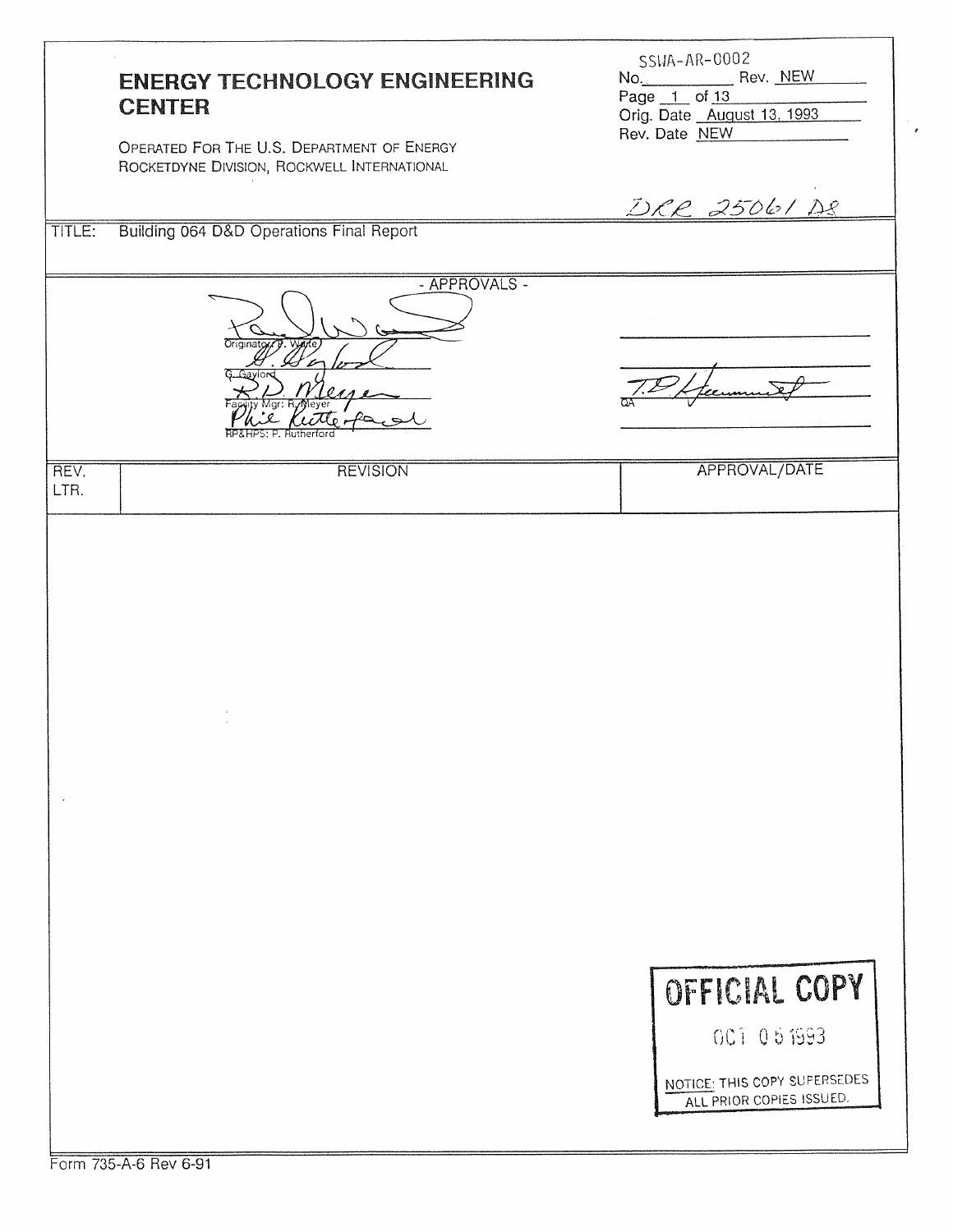$\overline{a}$ 

 $\mathcal{A}^{\mathcal{A}}$ 

J.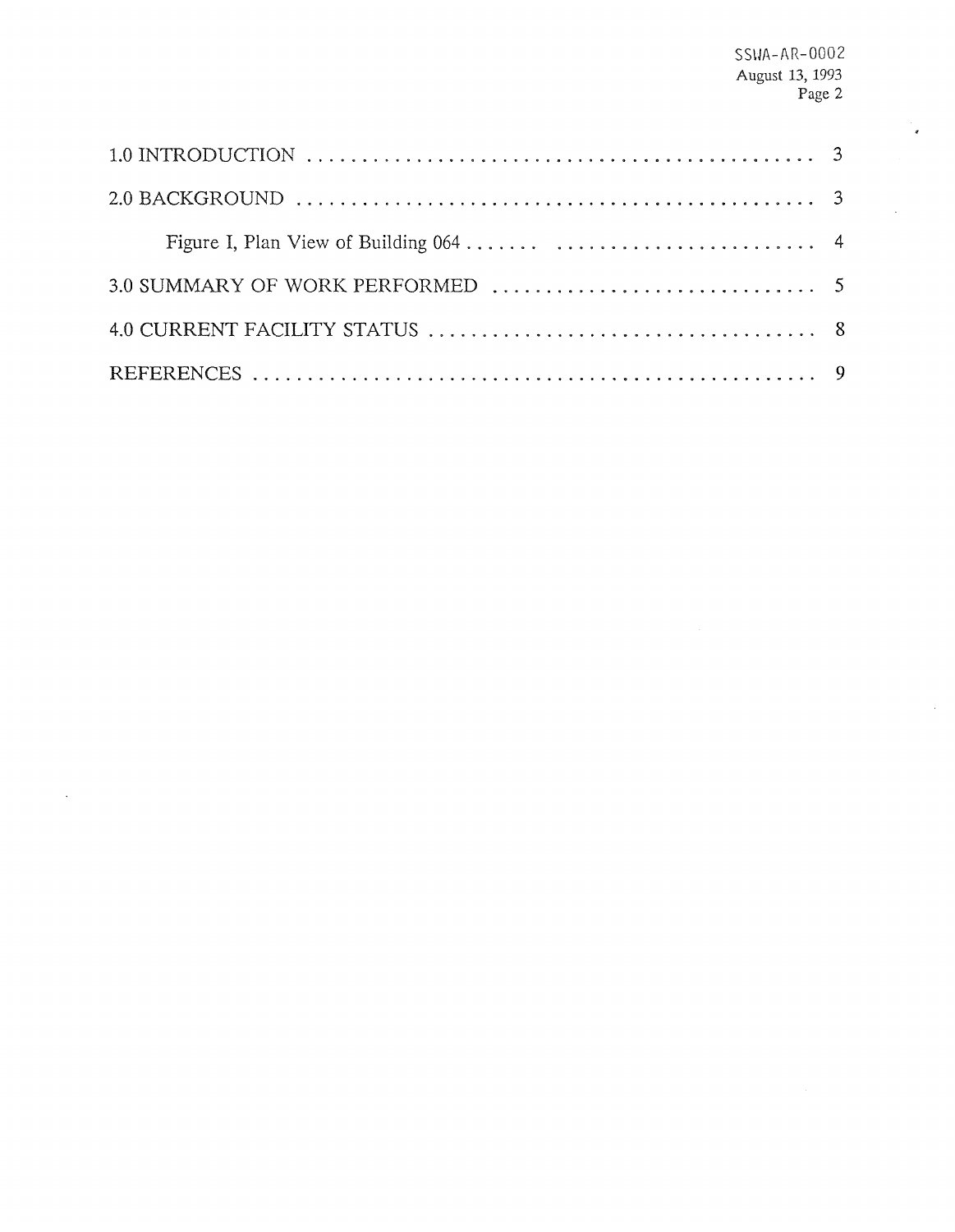#### 1.0 INTRODUGTION

This report summarizes the recent (post 1990) activities performed during the decontamination and decommissioning (D&D) of Building 064. This facility, known as the Source and Special Nuclear Materials Storage Vault, is located in Area IV of the Santa Susana Field Laboratory. Cleanup performed in the early 1960's (ref. 1) and in the late 1980's (ref. 1) has been previously documented and is not addressed in this report.

#### 2.0 BACKGROUND

Building 064 was a high security facility originally consisting of a  $\sim 2100$  ft<sup>2</sup> "vault" (Room 110) and a small office area. In 1963, a second  $\sim 2100$  ft<sup>2</sup> "warehouse" (Room 114) was added (Figure I). The facility was utilized for support of Atomic Energy Commission (AEC), Energy Research and Development Administration (ERDA) and Department of Energy (DOE) related nuclear programs for the storage and repackaging of source and special nuclear materials, and for sectioning and repackaging fresh fuel elements. Plutonium was also handled at the facility in packaged form but never as "loose" powder. The yard area was also used for storage of drums of low enriched uranium recoverable scrap.

**As** public acceptance and funding for nuclear research programs and related activities waned in the late 1970's and early 1980's the facility was relegated to the storage of radioactively contaminated equipment and as an "overflow" waste container storage facility for the RMDF.

Room 110 contained several pieces of contaminated equipment including weighing scales, tools, a fume hood, empty storage containers and empty shipping drums. There were also four floor to ceiling, earthquake reinforced, "safe" storage racks in the northern portion of the room. Items stored in room 114 were containerized and consisted of contaminated pumps, equipment control consoles and packaged soil that had been excavated during the 1980's cleanup of the eastern yard and adjacent area. Both rooms' 110 and 114 were equipped with high efficiency particulate air (HEPA) filtered exhaust systems which were operational during fuel handling operations at the facility.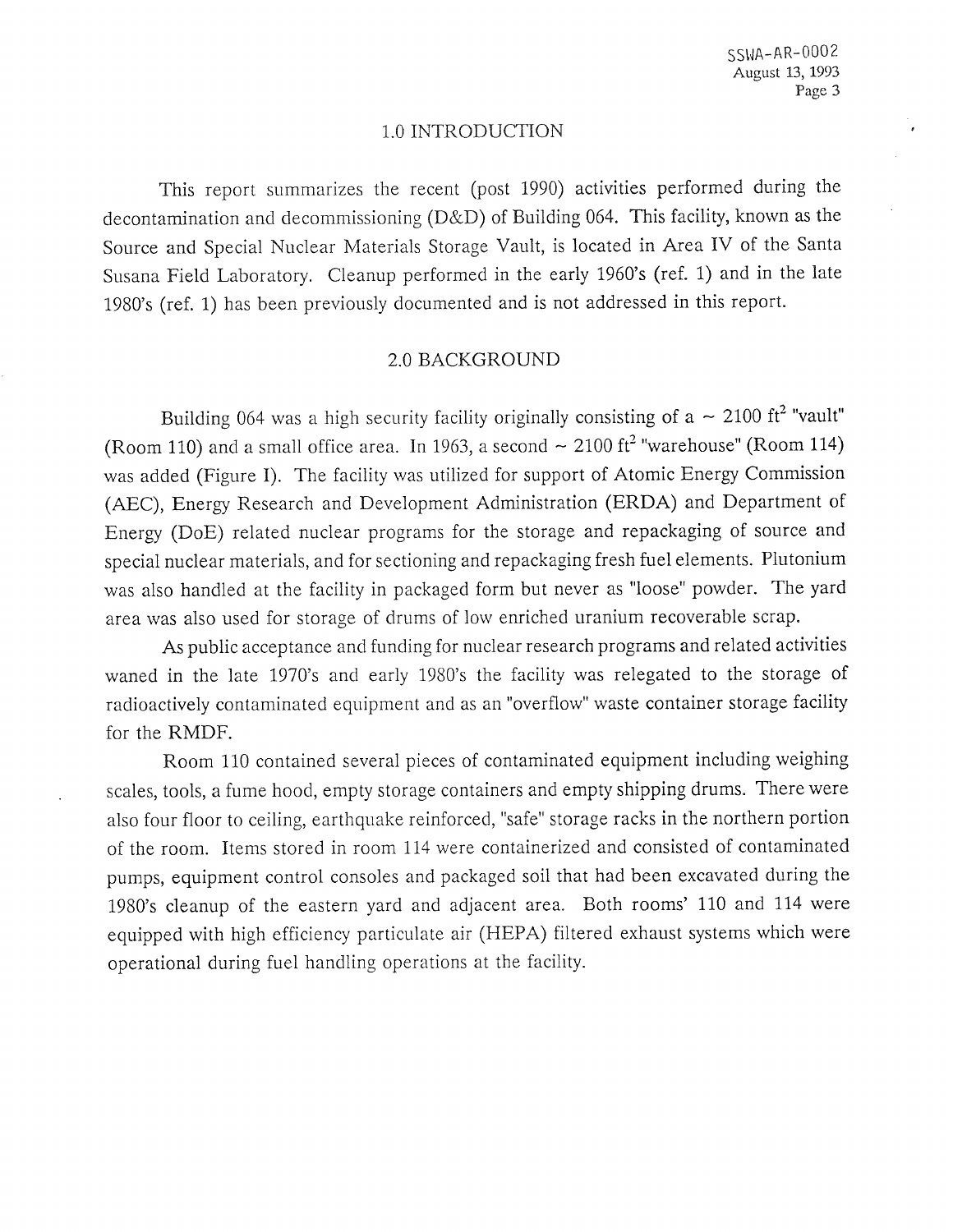

# Figure I Building 064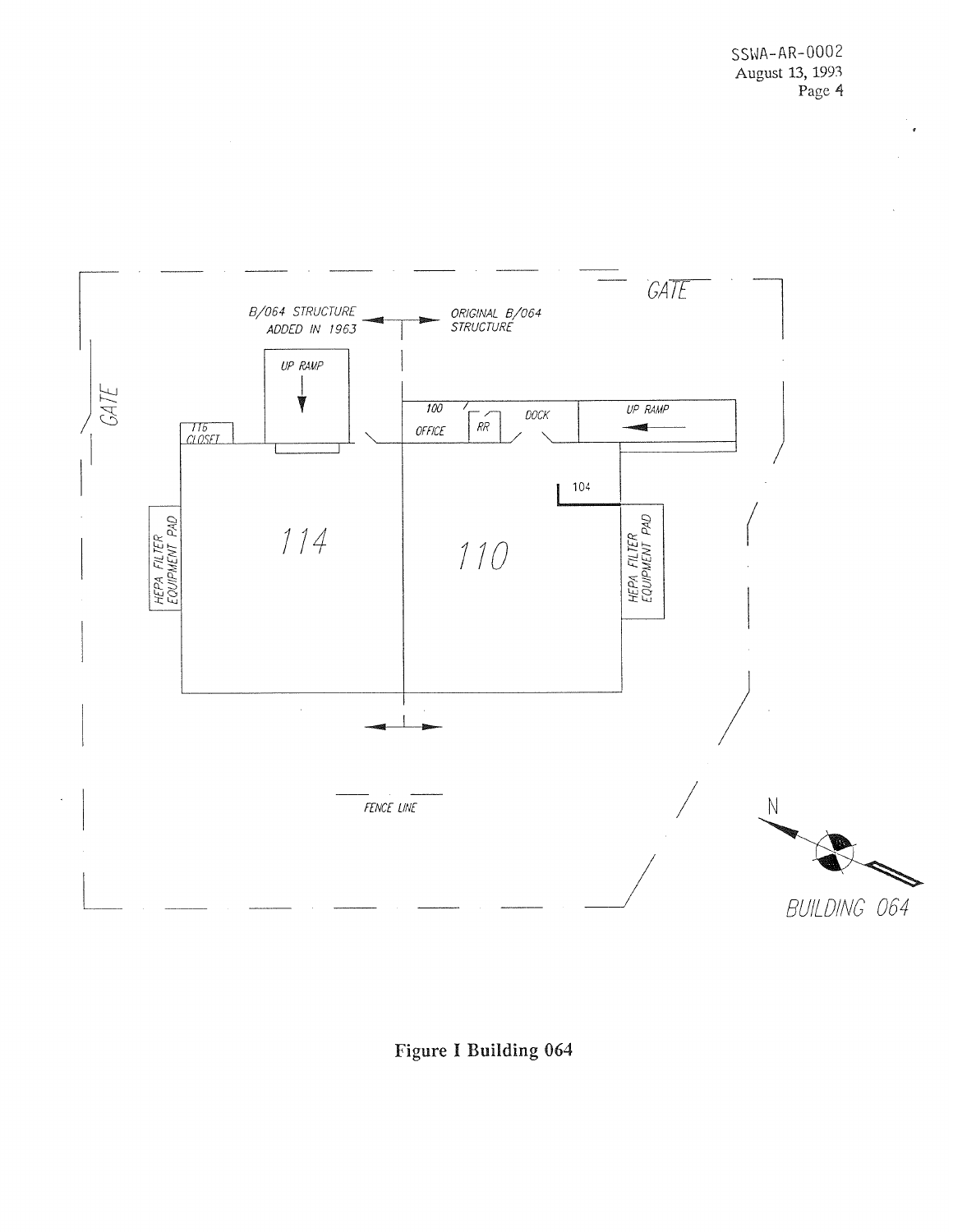#### 2.1 Facility Status Prior To D&D

A radiological survey of the facility structure and yard was performed in 1987/88, that survey revealed low level contamination on most of the fixtures inside room 110 and in the two exhaust systems that were serving room 110 and 114. The office, restroom and a janitors closet showed no signs of contamination and were not included as a part of the radiological D&D of the facility, however the floor tiles were removed from these rooms during the asbestos containing material (ACM) abatement of the facility.

## 3.0 SUMMARY OF WORK PERFORMED

To release the facility for use without radiological restrictions all contaminated equipment and fixtures had to be removed in preparation for a final radiological survey. In addition, all hazardous materials and wastes in the facility had to be properly disposed. Where practical and cost effective, equipment was decontaminated and either disposed as non R/A waste or surplused. Some equipment required disassembly in order to remove hazardous materials such as oils, grease and lead. Most of the items, however, could not be readily decontaminated and some equipment had areas that could not be surveyed with the confidence level necessary for release without radiological restrictions. Analysis of the floor tiles indicated that the tiles and mastic glue throughout the facility contained asbestos and would require removal and disposal.

#### 3.1 Room 114

The work performed in room 114 consisted of the removal of miscellaneous packaged components and approximately 195 cubic yards of containerized soil (photo *#5).* All of the items stored in room 114 were brought to the facility for storage after work had ceased at B/064 and had been properly packaged to prevent release of contamination. During the removal of the equipment and boxes of soil, frequent area contamination surveys were performed by Radiation Protection and Health Physics Services (RP&HPS) representatives to assure that container integrity and contamination control were maintained. All contaminated equipment, components and soil that had been stored in room 114 were transported to the RMDF for temporary storage and eventual disposal at an approved DOE burial site.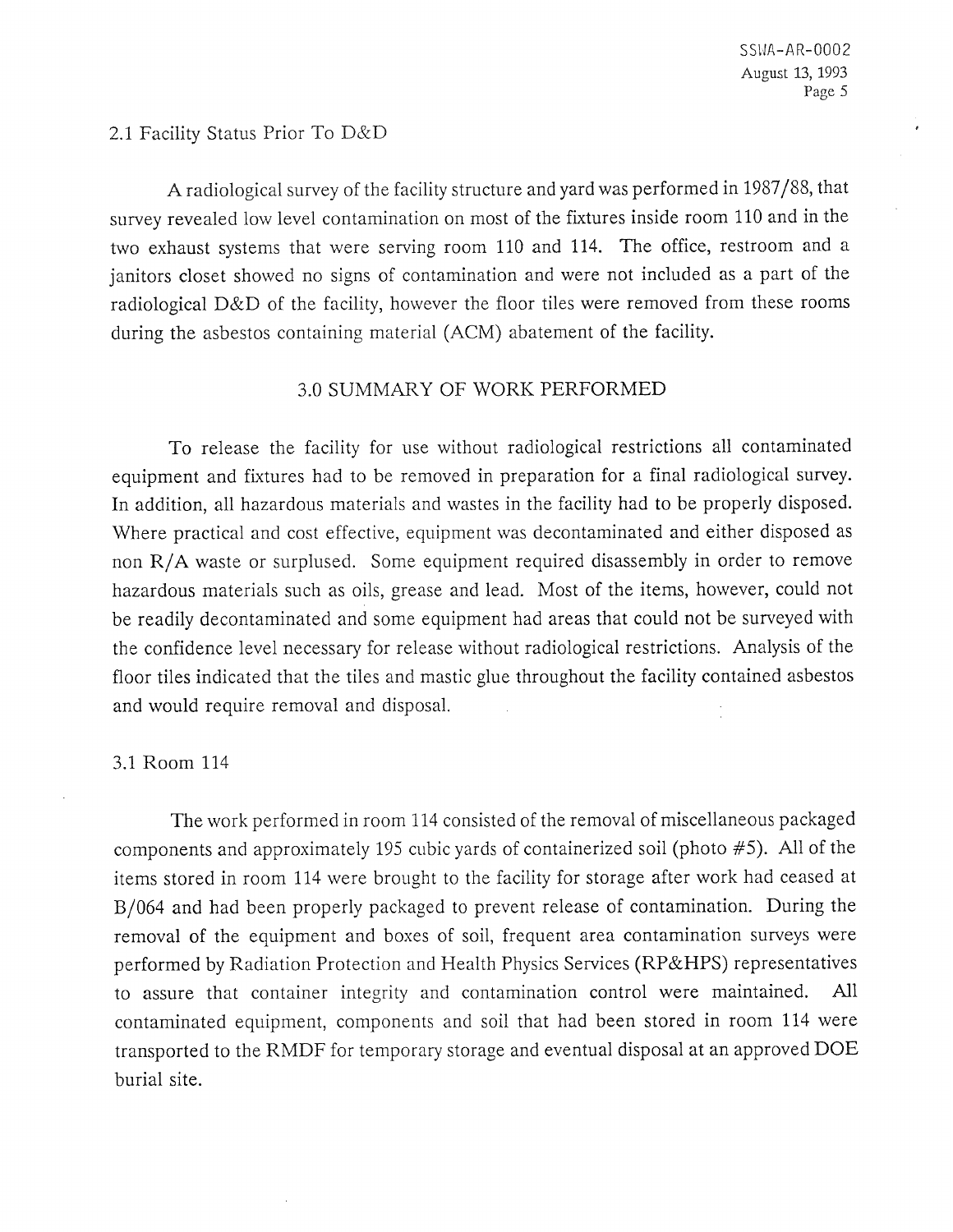## 3.2 Room 110

Most of the items in room 110 had been used for operations  $B/064$  and were contaminated to varying degrees. When practical, size reduction and packaging were performed on site. However, some of the equipment required more aggressive techniques for size reduction and contamination control. These items included: a fume hood that had been used to package enriched uranium powders and source materials, (photo #1) two large balances (photo #I) and several 6 in. diameter X *5* ft. long steel shipping drum inserts. All of these items were transferred to the RMDF for size reduction and packaging for disposal. The fluorescent light fixtures in this room were also contaminated. The fixtures were taken down, disassembled and the PCB containing ballasts removed. The fixtures less ballasts and bulbs were packaged and disposed of as R/A waste, the ballasts were surveyed and found to be radiologically clean and were disposed of as hazardous PCB waste, the florescent bulbs were decontaminated and disposed of as conventional waste. The storage racks (photo  $#2$  $\&$  4) contained fixed R/A contamination and were disassembled, size reduced and packaged on site and transferred to the RMDF for eventual shipment to an approved disposal facility.

## 3.3 HEPA Filtered Exhaust Systems

To maintain contamination control during the size reduction of the HEPA filter plenums, size reduction was done at the RMDF. The plenums were detached from the buildings and blowers as intact units and transported to the RMDF. Because of the large size of the exhaust plenums this effort required the fabrication of custom boxes to assure contamination containment during transport. Inlet (photo #3) and outlet openings were sealed, the units were disconnected from the building, placed in the boxes and transferred to the RMDF. The plenums were cut into manageable size pieces using a plasma torch and packaged for disposal as R/A waste.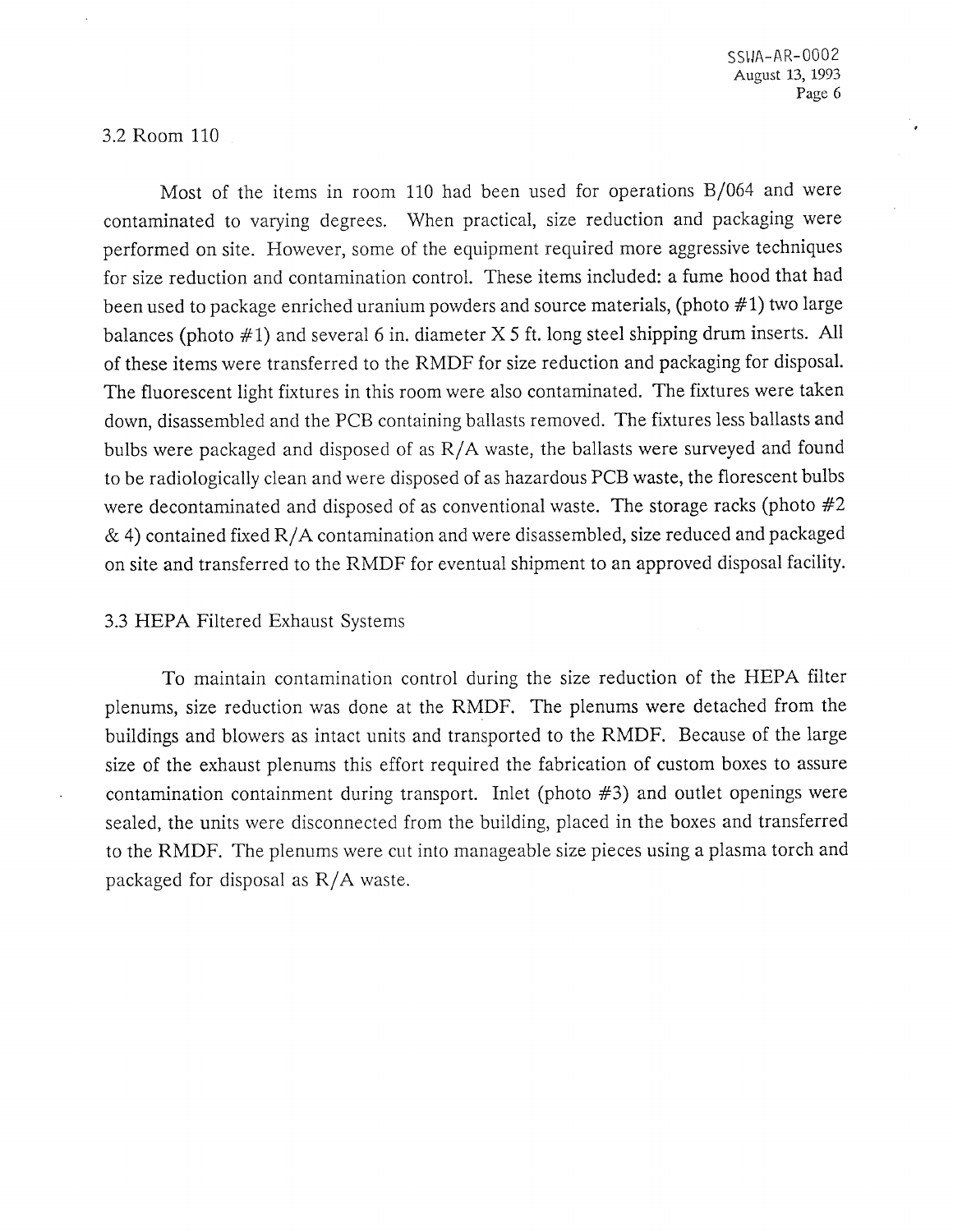### 3.4 Hazardous Materials And Wastes

Because of the potential of discovering removable contamination during the  $D&D$ , process rooms 110 and 114 were designated as Radioactive Material Management Areas (RMMA). In accordance with the DOE Performance Objectives established for the removal of hazardous materials from a (RMMA) an established procedure for defining and dispositioning hazardous wastes from a RMMA was implemented. This procedure, ER-SP-0001 "Management and Disposition of Known or Potentially Hazardous Wastes Originating in a RMMA," provides step by step direction for determining if a material is; 1) a hazardous material, and 2) if so does it contain any DOE added radioactivity.

Because the facility had been used for storage for a number of years, special attention was given to identifying hazardous or potentially hazardous materials requiring disposition. Two scales were found to contain oil and one also contained lead. A four ounce quantity of oil from one of the scales was determined to contain radioactive contamination and was safely treated during the Molten Salt Oxidation (MSO) Bench Scale Unit tests being performed at the RMDF. The other oil and the lead were certified as "Containing No DOE Added Radioactivity," in accordance with ER-SP-0001 and were disposed of in accordance with the Rocketdyne Environmental Control Manual. The ballasts removed from the light fixtures in room 110 were hermetically sealed units and after a thorough radiological survey were also certified as "Containing No DOE Added Radioactivity" and were disposed of in accordance with the Rocketdyne Environmental Control Manual.

Because the tiles throughout the facility had been determined to contain asbestos and were in a deteriorated state their removal was required. A sampling plan was developed and implemented in accordance with ER-SP-0001. Randomly selected tiles were removed and the tiles and subfloor were surveyed for total contamination. The results of this survey sampling concluded that the tiles and subfloor had No Detectable Activity (NDA) above background, therefore, all tiles were certified as "Containing No DOE Added Radioactivity." An asbestos abatement contractor was employed to remove a total of 4,352 ft.<sup>2</sup> of tile (photo  $#6 \& 7$ ). The tile and abatement related ACM wastes have been packaged and placed in an approved hazardous waste container and will be disposed at an approved disposal facility. Copies of certifications were forwarded to the DOE.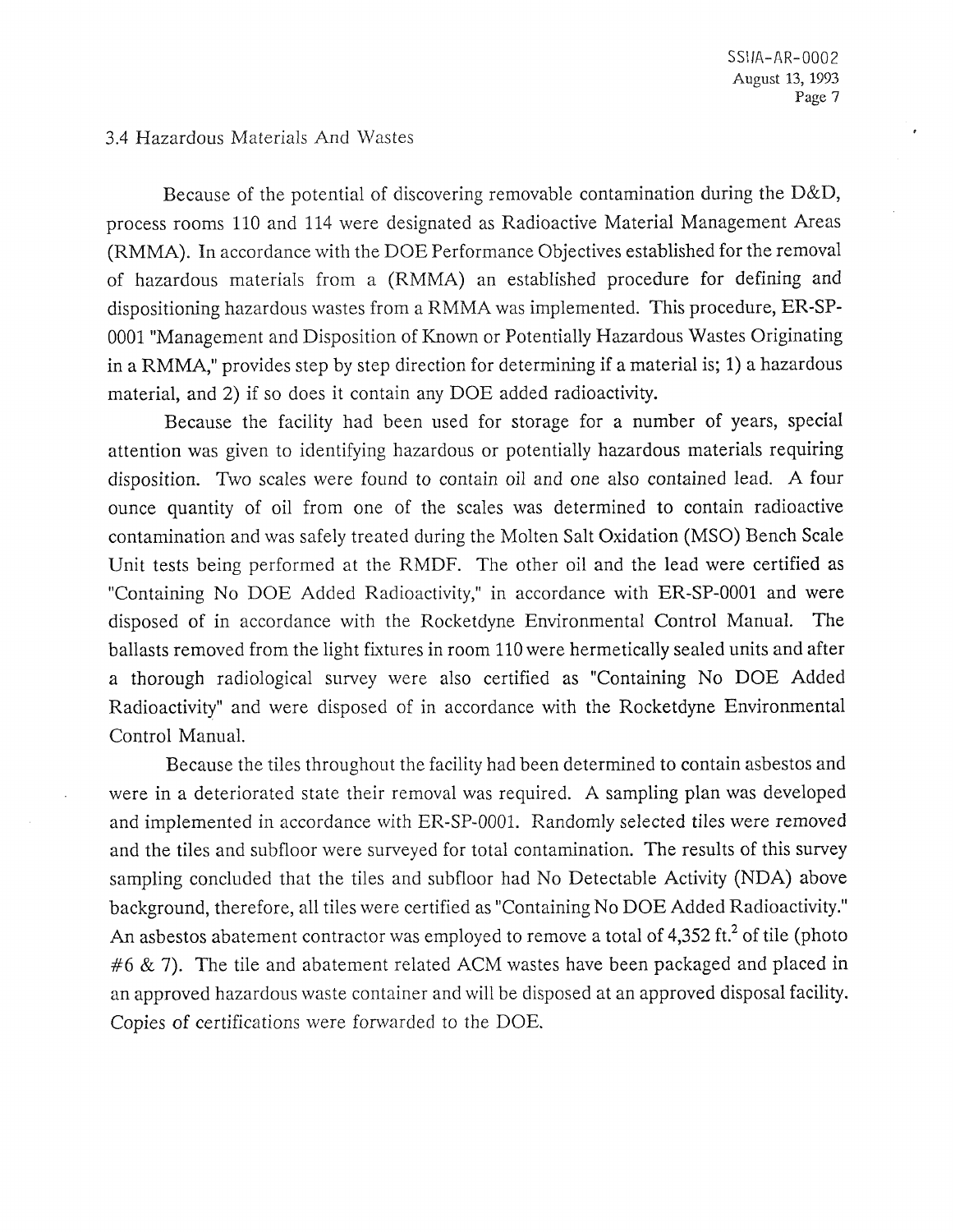## 4.0 CURRENT FACILITY STATUS

All known radioactively contaminated equipment, components and structures have been removed from the facility, and asbestos containing materials have been abated. All R/A waste has been packaged and shipped to an approved disposal facility. The next and final phase of the D&D will be the final radiological survey of the facility. Upon completion, review and acceptance of the final survey by DOE the facility will be released for use without radiological restrictions.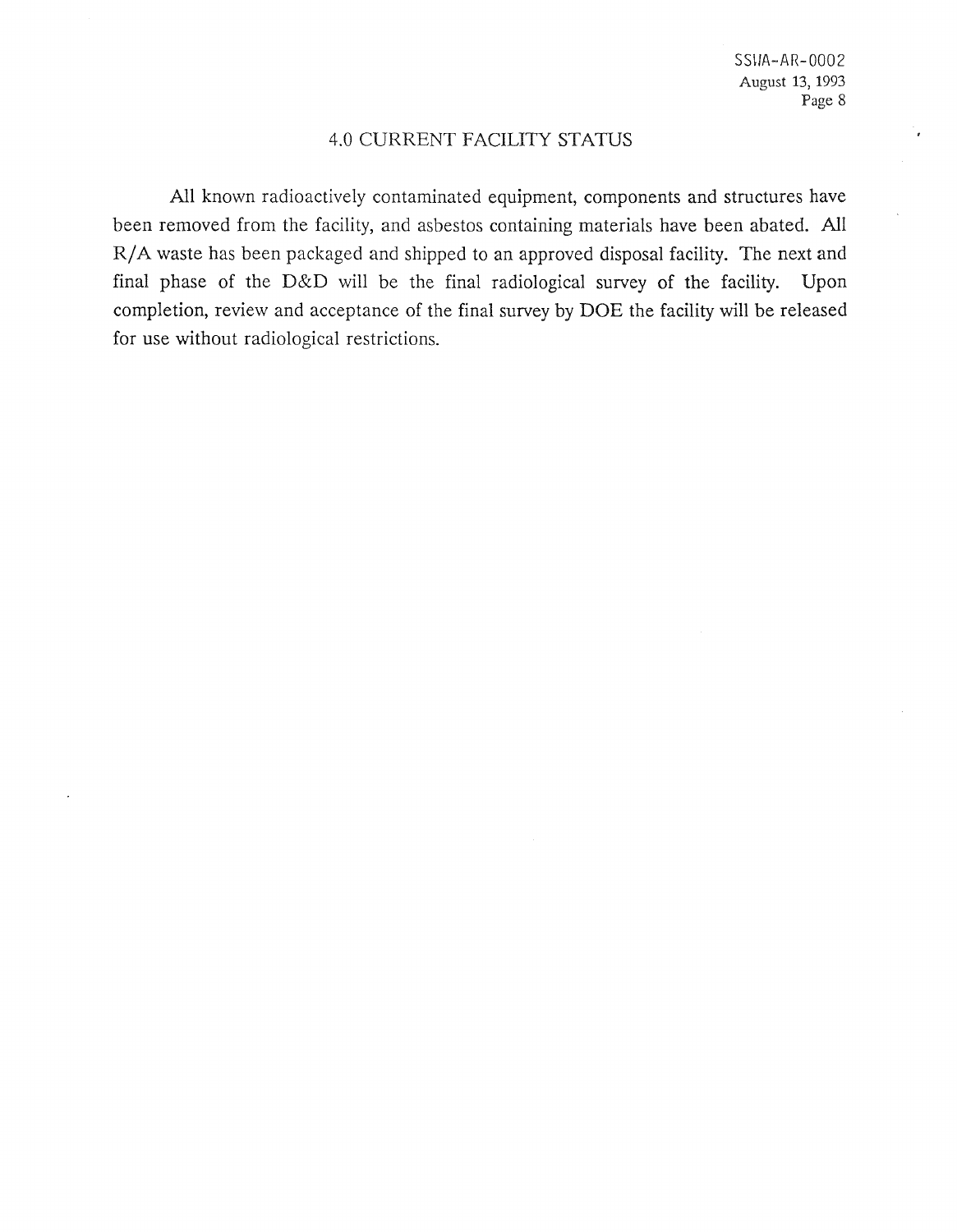## REFERENCES

- GEN-ZR-0005, "Radiological Survey of the Source and Special Nuclear Materials  $1.$ Storage Vault - Building 064"
- SSWA-SOP-0001, "Building 064 Radiological Survey and sampling"  $2.$
- SSWA-SOP-0002, "Building 064 Removal of Contaminated  $3.$
- SSWA-SOP-0003, "Building 064 Removal of Filter Plenums" 4.
- 5. SSWA-SOP-0004, "Building 064 Structural Surfaces, Final Cleaning"
- 064-01-0002, "Building 064 Floor Tile Sampling Plan" 6.
- ER-SP-0001, "Management and Disposition of Known or  $7.$ Wastes Originating in a RMMA"
- 8. Environmental Control Manual, Rocketdyne Publication 572-Z
- NOOlSRR140119, "Analysis of Hazardous Wastes for Radioactivity" 9.
- N7045RR990031, "Final Decontamination and Radiological Survey of the Building 10. 064 Side Yard"
- SSWA-AN-0001, "D&D Work Plan for Building 064, Environmental Restoration" 11.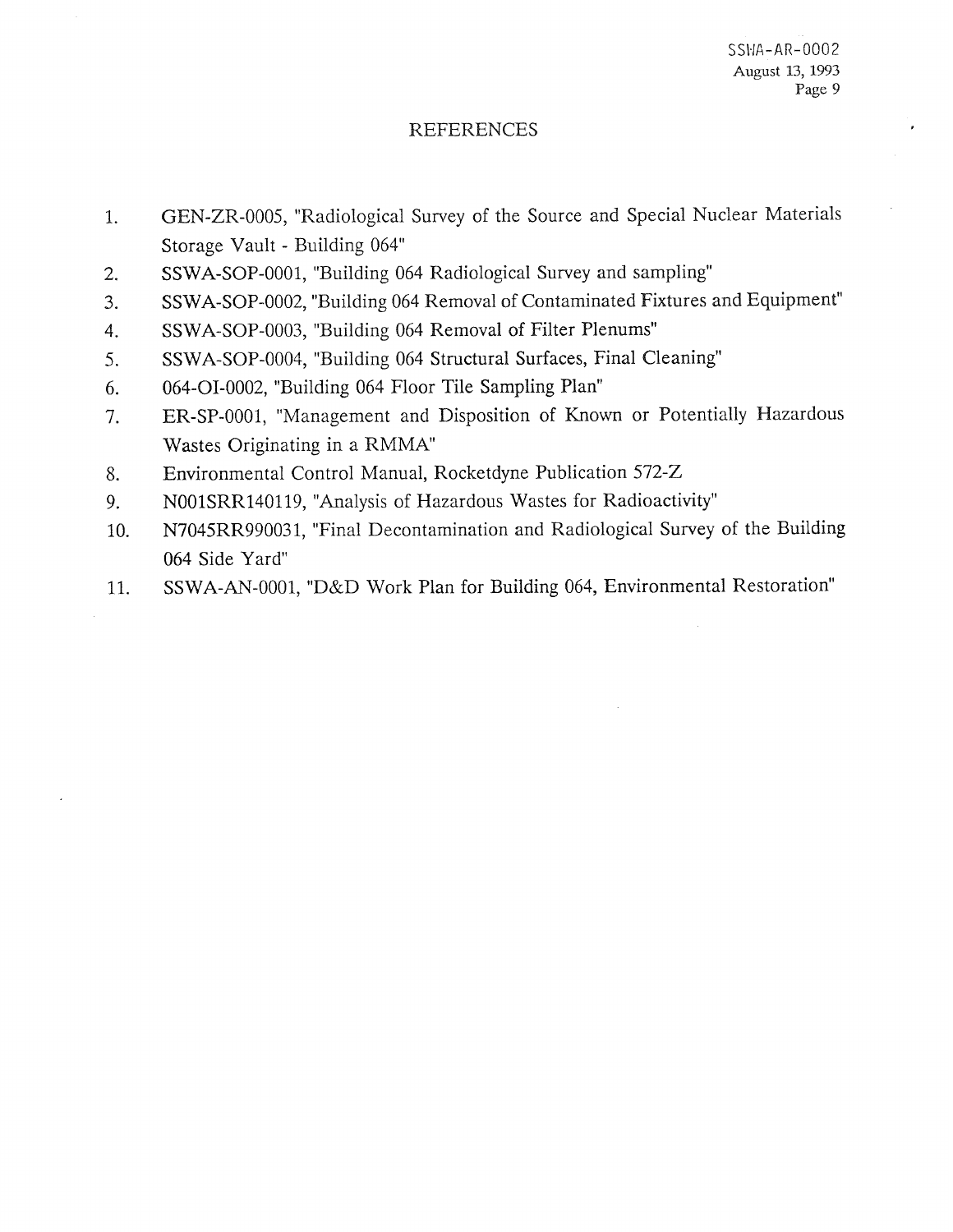

 $(\#2)$  Room 110, Storage Racks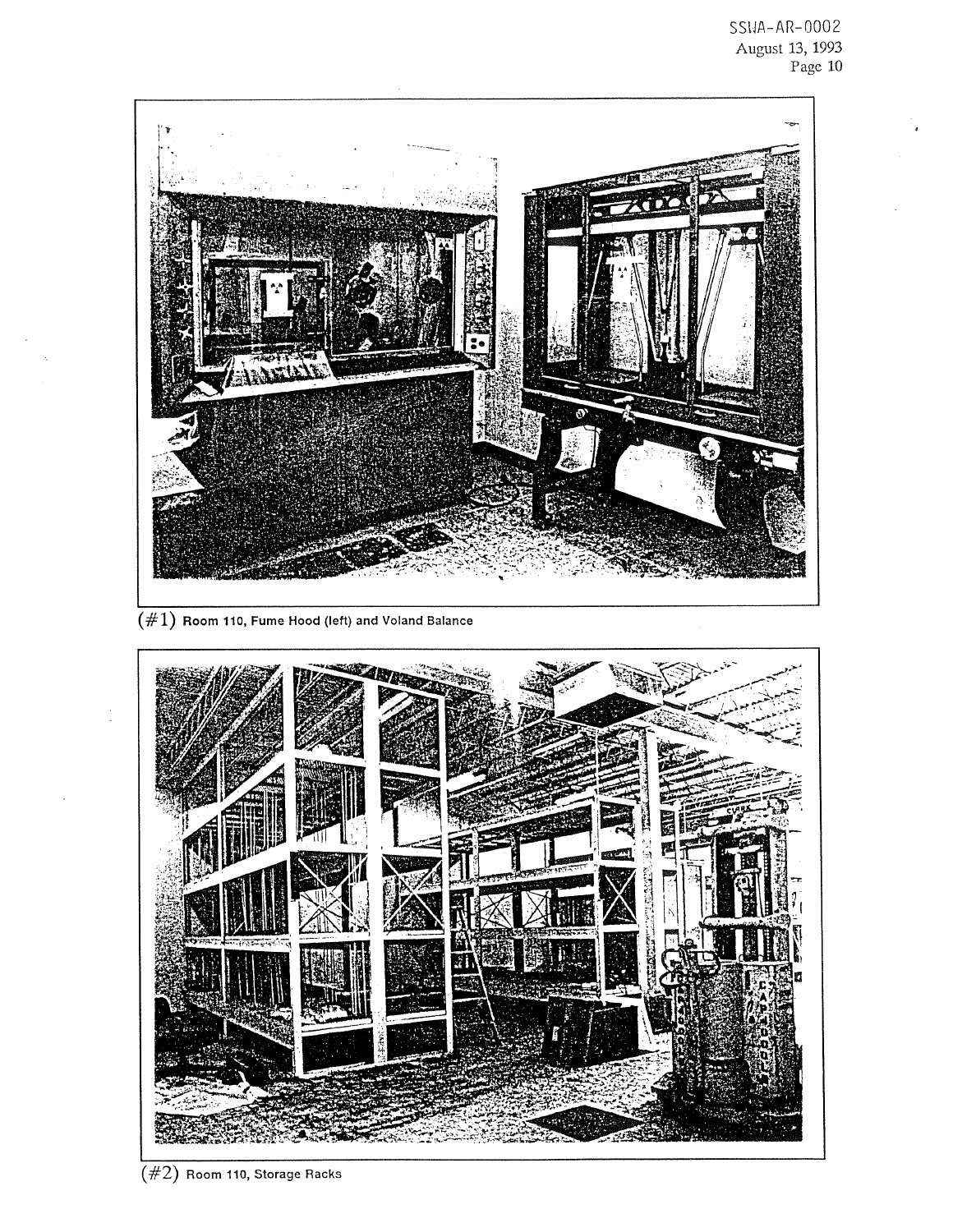SSIJA-AR-0002 August 13,1993 Page 11



*(#3)* **HEPA** Filtered Exhaust Inlet (Typlcal **Room** 110 & **114)**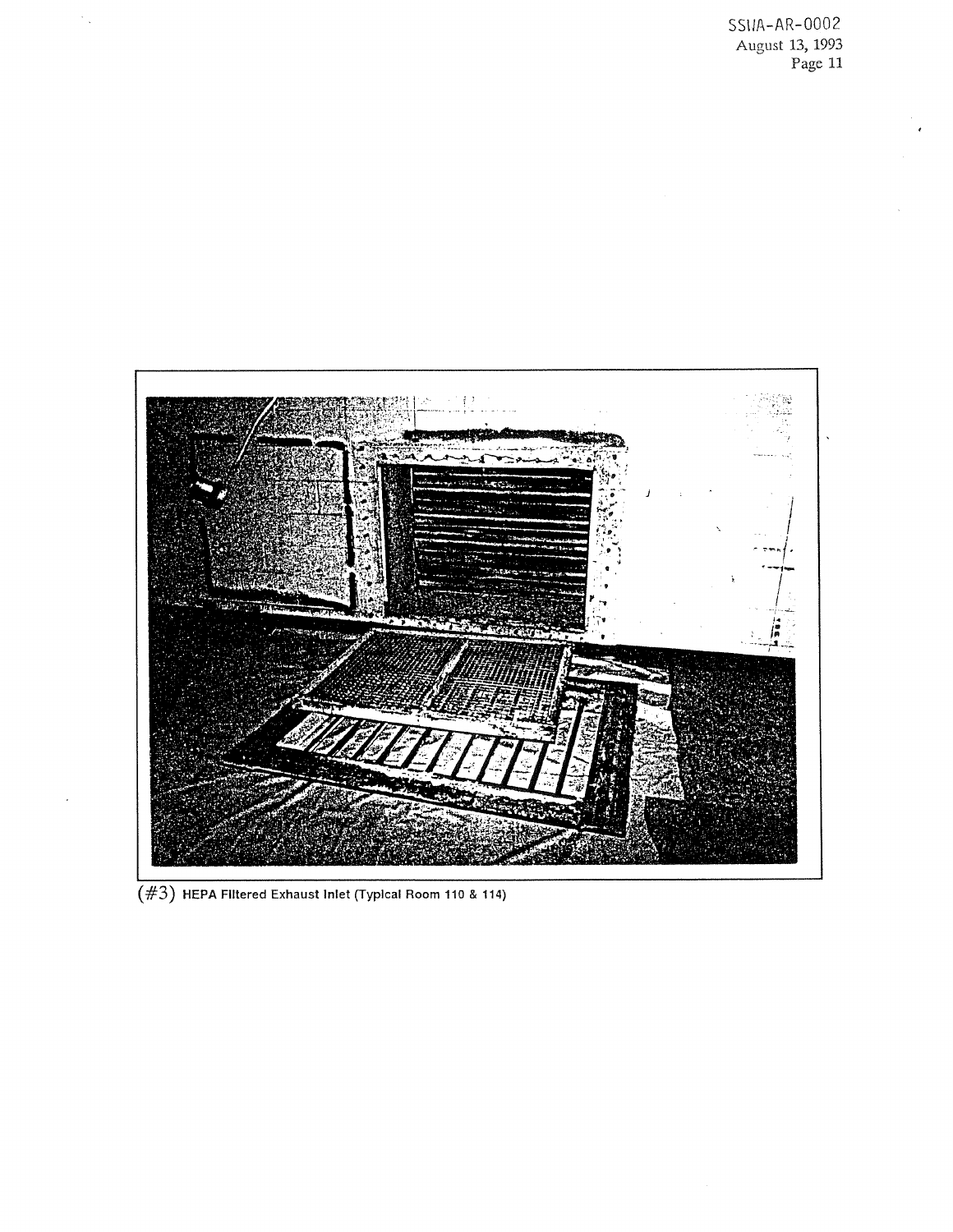$\rm _{L}$  age 12  $\mathop{\mathsf{E01}}$  ,<br>E1 124, 1993 S000-9A-Ali22



adom 110, After Removal of Equipment and Racks  $(\mathbb{A}^{\#})$ 



llo $\mathcal C$  bns the flemon to lay  $\mathcal C$  is the flemon solution of  $(\mathcal C\#)$